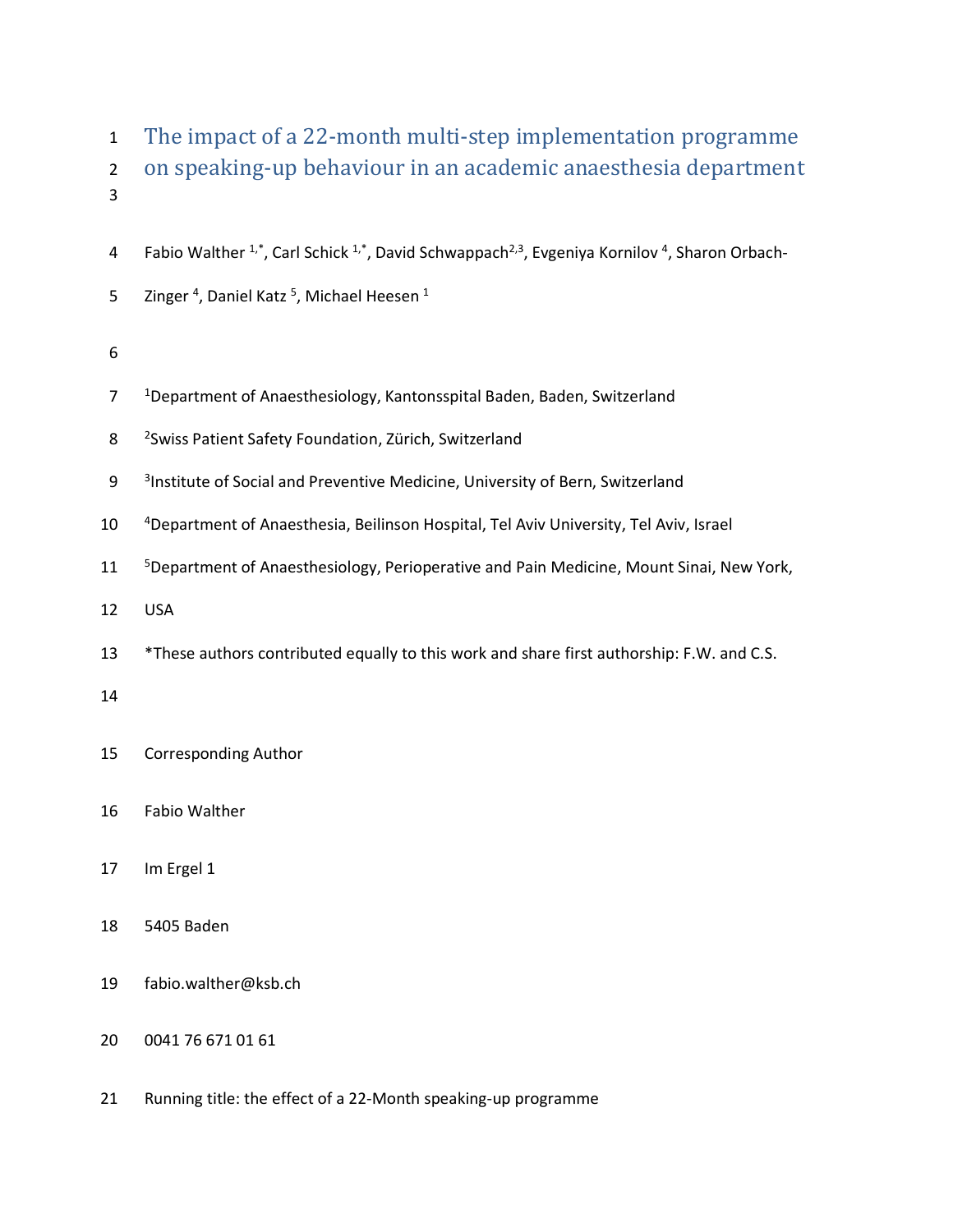## 22 Abstract

23 Background

24 Speaking-up is a method of assertive communication, which increases patient safety, but of-25 ten encounters barriers. Numerous studies describe programmes introducing speaking-up 26 with varying success; the common denominator seems to be the need for a multimodal and 27 sustained approach in order to achieve the required change in behaviour and culture for 28 safer healthcare.

#### 29 Methods

30 Before implementing a 22-month multistep programme for establishing and strengthening 31 speaking-up at our institution, we assessed perceived safety culture using the "Safety Atti-32 tudes Questionnaire". After programme completion, participants completed parts of the 33 same "Safety Attitudes Questionnaire" relevant to speaking-up, and pre- and post-results 34 were compared. Additionally, levels of speaking-up and assertive communication were com-35 pared with a Swiss benchmark using results from the "Speaking-up About Patient Safety 36 Questionnaire".

## 37 Results

- 38 "Safety Attitudes Questionnaire" scores were significantly higher after programme comple-
- 39 tion in two of three answered questions (5.0 (4.0, 5.0) versus 4.0 (4.0, 5.0) p=0.0002 and 5.0
- 40 (4.0, 5.0) versus 4.0 (4.0, 4.0) p=0.002, Median (1st quartile, 3rd quartile)) (n = 34). Our com-
- 41 posite score on the "Speaking-Up About Patient Safety Questionnaire" was significantly
- 42 higher (5.9  $\pm$  0.7 versus 5.2  $\pm$  1.0, mean  $\pm$  standard deviation, p < 0.001) than the benchmark

43  $(n = 65)$ .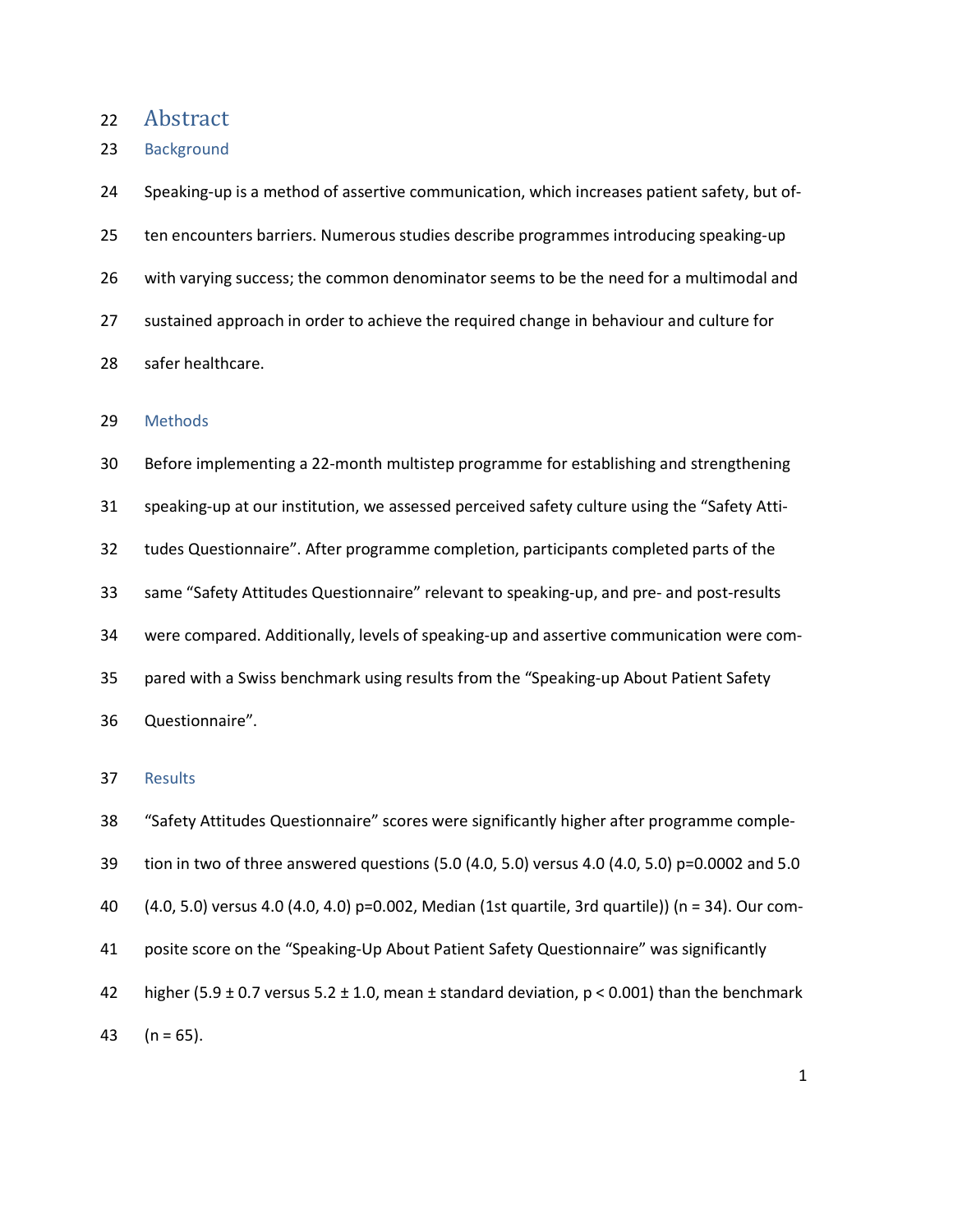# 44 Conclusion

- 45 A long-term multimodal programme for speaking-up was successfully implemented. Attitude
- 46 and climate towards safety generally improved and post-programme perceived levels of as-
- 47 sertive communication and speaking-up were higher than the benchmark. These results sup-
- 48 port current opinion that multimodal programmes and continued effort are required, but
- 49 that speaking-up can indeed be strengthened.

# 50 Keywords

51 Speaking-Up, psychological safety, high-fidelity simulation, online learning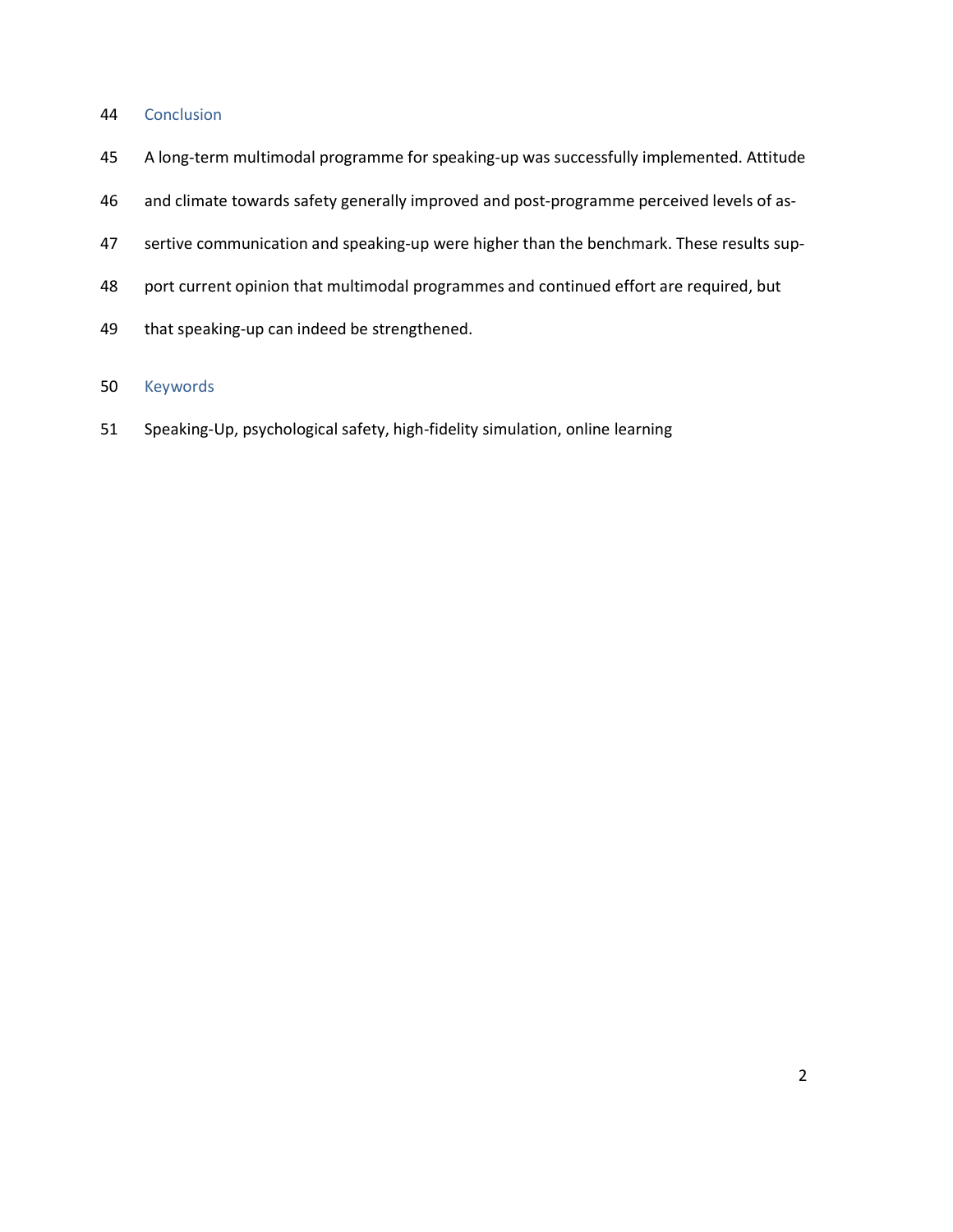# 52 Introduction

53 Speaking-up is a method of assertive communication by which concerns, such as threats to 54 patient safety or the presence of unsafe conditions, are stated with persistence until there is 55 a clear resolution.  $1, 2, 3$  According to the Joint Commission's sentinel event data from 2015, 56 the failure to speak up was one of the top three root causes for adverse events in the peri-57 operative period.<sup>4</sup> Withholding voice despite safety concerns is a common behaviour among 58 health care professionals. A Swiss multicentre study reported that 19%–39% of health-care 59 workers had chosen to withhold voice within the past four weeks.<sup>5</sup> Several barriers for 60 speaking-up have been identified in the perioperative setting, including perceived ineffec-61 tiveness, presence of patients and authority gradients.<sup>1</sup>,  $^6$  $\frac{6}{2}$ 62 Research on the implementation of speaking-up has mainly focused on single groups, includ-63 ing nursing students,<sup>7</sup> medical students,<sup>8</sup> and residents.<sup>9</sup>, <sup>10</sup> In general, implementation of 64 speaking-up has demonstrated varying success,<sup>11</sup>, <sup>12</sup> but common themes include: necessity 65 for an implementation programme involving all members of staff, education to support a 66 transformation in organisational culture, $13$  and addressing norms and communication behav-67 iours.<sup>14</sup> In short, strengthening a culture of speaking-up is an ongoing challenge<sup>15</sup> but also 68 crucial to increasing patient safety.

69 In order to establish and strengthen speaking-up in our department, we developed and em-70 ployed a 22-month multi-step implementation programme. To measure the effect of the 71 programme, we compared perceptions of speaking-up before and after the intervention us-72 ing elements from the "Safety Attitudes Questionnaire", a validated questionnaire for per-73 ceptions of patient safety related attitudes, as our primary outcome. As a further measurement,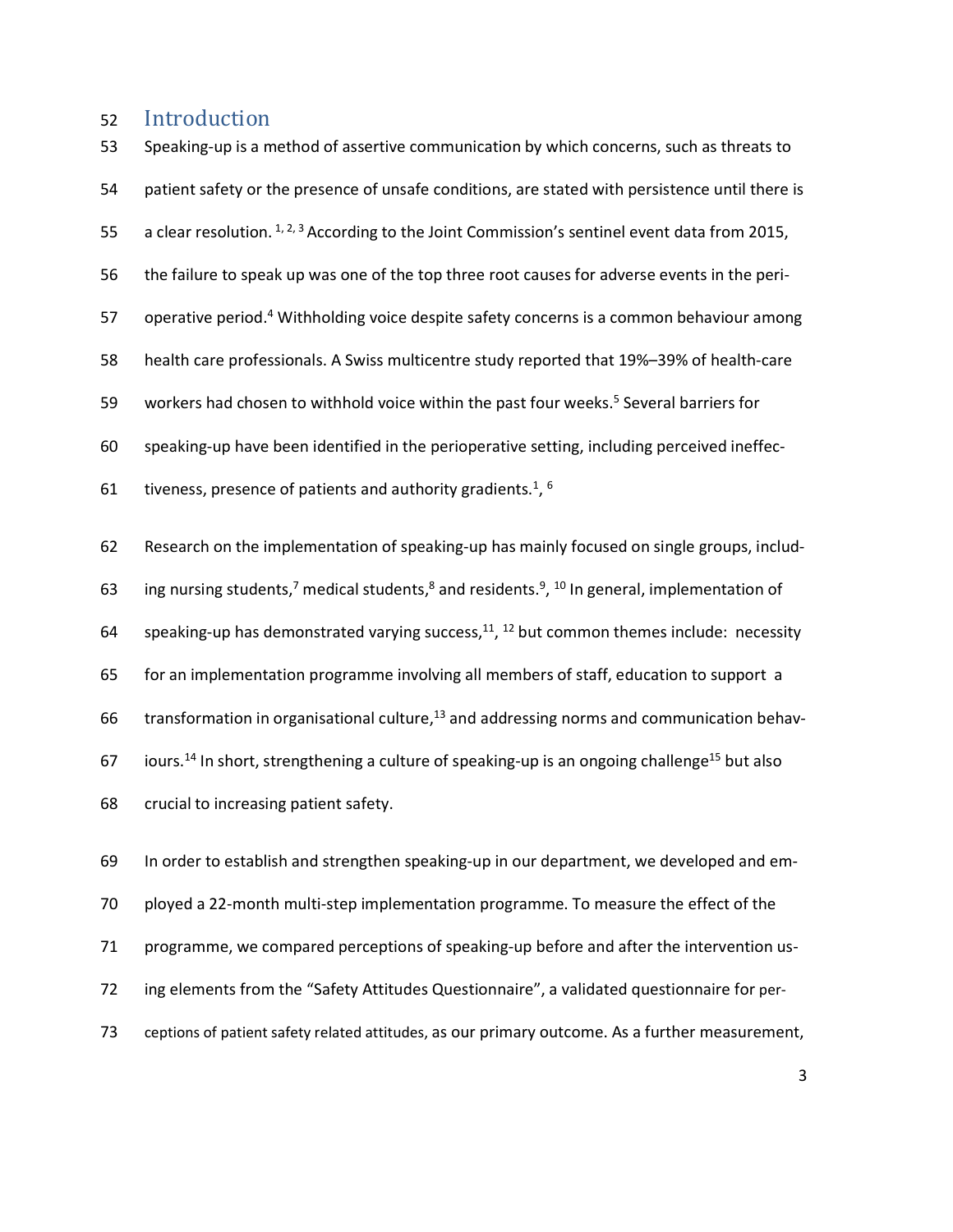- 74 and secondary outcome, we compared post-intervention levels of speaking-up and assertive 75 communication with comparable Swiss institutions using the "Speaking-Up About Patient 76 Safety Questionnaire".
- 

# 77 Methods:

#### 78 Study institution and population:

- 79 The study was performed in the Cantonal Hospital of Baden, a 382 bed teaching hospital of
- 80 Zurich University, which annually treats more than 20`000 inpatients and more than 170`000
- 81 outpatients. All staff members of the department of anaesthesia, i.e. nurse and physician
- 82 anaesthetists (both residents and consultants) employed at any time during the 22 months
- 83 were exposed to the implementation programme. The requirement for approval of our
- 84 study, as well as for written consent, was waived by the ethical committee "Nordwest-
- 85 schweiz" as well as by our institutional legal board. Participants gave verbal consent. Mate-
- 86 rial was de-identified before any analysis, and destroyed hereafter in conformance with legal

87 requirements.

- 88 A total of 117 staff members participated in the implementation programme at some time
- 89 during the 22 months, but due to staff fluctuations, availability, and study requirements, the
- 90 number of available participants varied over time. Details are presented on the timeline of

91 the project in Figure 1.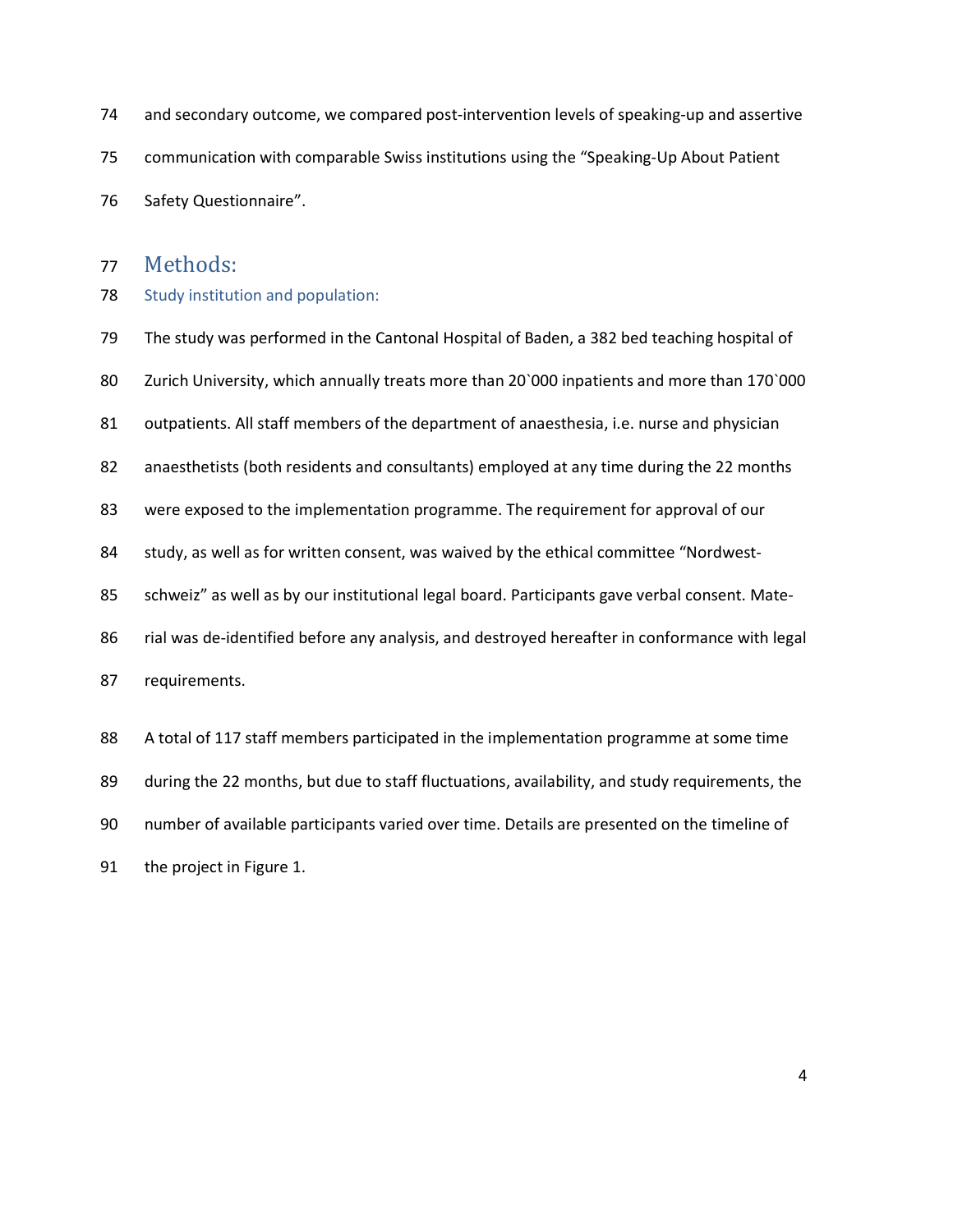

93 Fig. 1: the implementation programme – of 177 members of staff present at some time during the in-94 tervention, 57 participated in the baseline survey, of which 34 completed the repeat survey, providing 95 data for the primary objective. Independent of participation in the baseline survey, 65 members of 96 staff completed the programme and were available for the Speaking-Up About Patient Safety survey, 97 the secondary outcome.

- 98 Baseline survey
- 99 Prior to implementing the programme, the 57 current members of staff available completed
- 100 the German language version of the Safety Attitudes Questionnaire. This questionnaire is a
- 101 validated tool to assess<sup>16</sup>, <sup>17</sup> healthcare workers' perceptions of patient safety related atti-
- 102 tudes in various clinical areas. Depending on the version, it is comprised of  $30 60$  items
- 103 measured on a 5-point Likert scale covering six aspects of the safety climate: teamwork cli-
- 104 mate, job satisfaction, safety climate including perception of speaking-up, stress recognition,
- 105 working condition and perception of management. The German translation was recently val-
- 106 idated<sup>18</sup> and successfully tested in 10 Swiss hospitals<sup>19</sup> and transcribed to the Survey Mon-
- 107 key © online platform for our survey of baseline values.
- 108 The Implementation Programme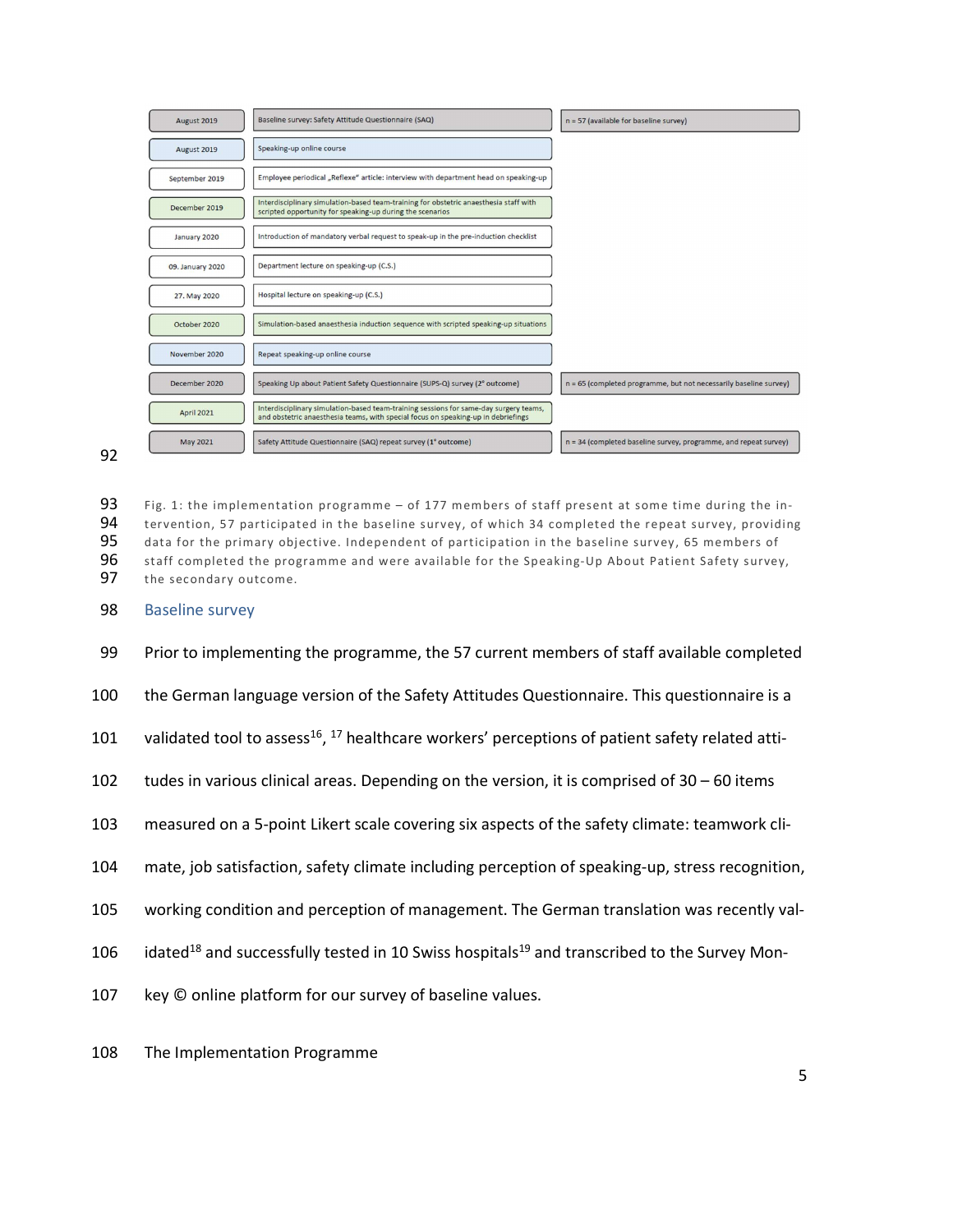109 Following the baseline survey, the multimodal implementation program was initiated in Au-110 gust 2019, and incorporated into the entire anaesthesia department over a course of 22 111 Months. It consisted of various elements including an awareness campaign, an on-line 112 course, simulation based team trainings, and explicit invitation to speak-up incorporated 113 into daily practice.

114 To begin the programme, all current staff members were required to participate in the 115 online course developed using the hospital`s native e-learning software, © easylearn 116 schweiz ag, comprised of three components. Firstly, background knowledge and the ra-117 tionale for speaking-up were presented together with instructions including the two-chal-118 lenge rule,<sup>20</sup> and providing coaching in advocacy-inquiry with specific examples. The second 119 element was a video featuring the department head as the recipient of speaking-up. Finally, 120 there was a multiple choice exam testing participant's knowledge on rationale and barriers 121 for speaking-up, the effect of the authority gradient, and identification of the correct word-122 ing of speaking-up using crisp advocacy-inquiry in various described situations. This exam 123 was graded, and a pass was required. One year later, members of staff were again exposed 124 to the same mandatory online course module as a refresher. 125 Complementing the teaching, we performed three high-fidelity in-situ simulations with vari-

126 ations of opportunity for speaking-up throughout the implementation programme, to which 127 we assigned as many staff members as rostering allowed during the pandemic:

 $\sim$  6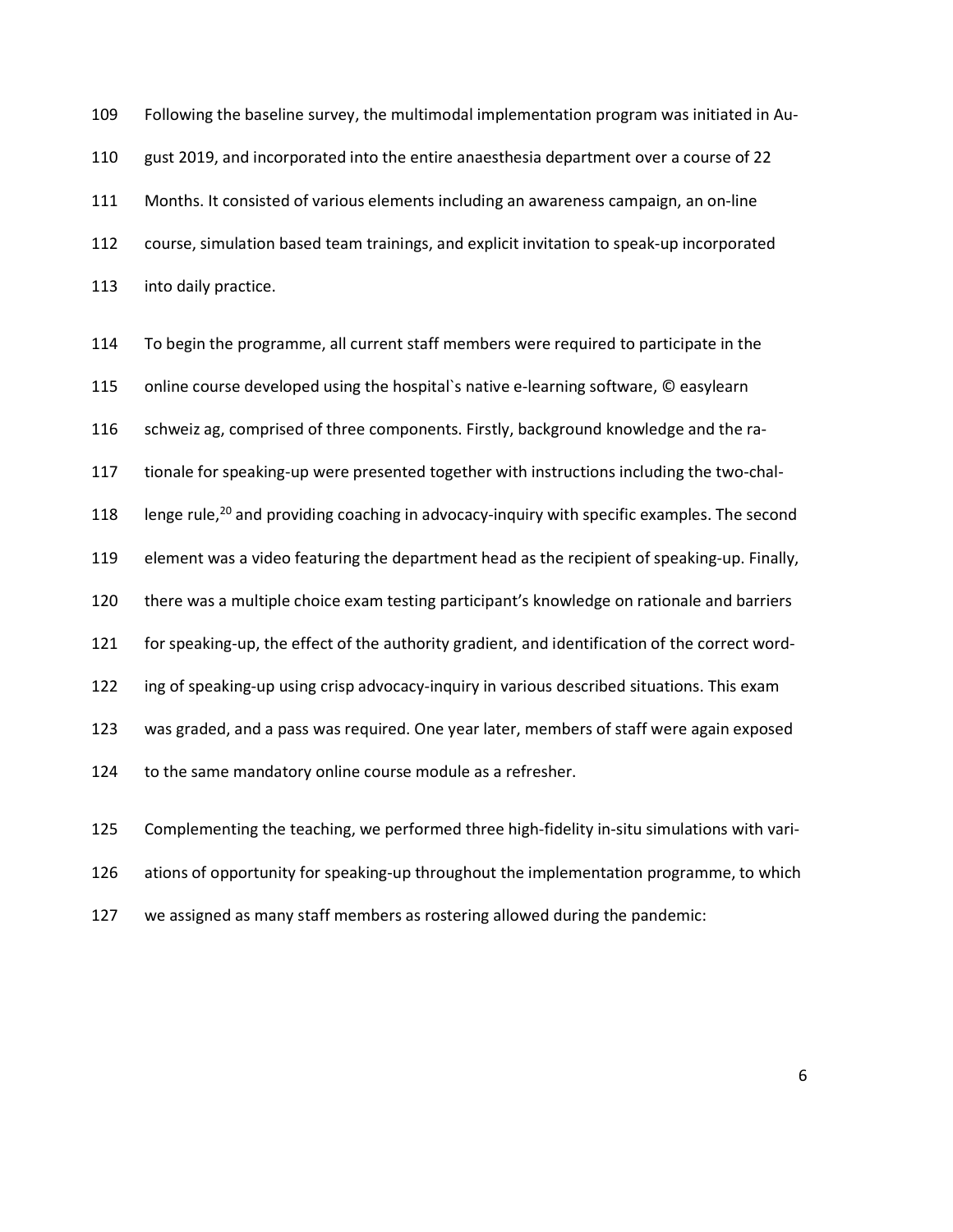- 128 interdisciplinary team-training for obstetric anaesthesia staff with scripted opportunity 129 for speaking-up during the scenarios (40 participants from our department) in December 130 2019
- 131 anaesthesia induction sequence with scripted speaking-up situations with an acting in-132 structor (75 participants) in October 2020,
- 133 interdisciplinary team-training sessions for same-day surgery teams, and obstetric anaes-134 thesia teams, with special focus on speaking-up in debriefings (29 participants from our 135 department) in April 2021
- 136 Scenarios and teaching elements were developed and tested prior to study-use by the Au-

137 thor C.S., a trained instructor for medical simulation with experience developing standard-

138 ised scenarios for measurement and research, $^{21}$  then refined by the authors C.S., F.W. and

139 M.H. using a modified Delphi approach, and finally tested by fellow simulation instructors.

140 Additionally, the programme was accompanied by a continuous awareness campaign includ-

141 ing various lectures and workshops reiterating the topics of the online course (background

142 knowledge and the rationale for speaking-up, instructions and suggestions for providing

143 speaking-up, and coaching in advocacy-inquiry with specific examples), and an interview

144 with the head of the department in the hospital newspaper, in which he discussed hierarchy

145 and status issues, introduced the concept of, and called for, speaking-up.

146 Finally, as of January 2020, we incorporated speaking-up into our daily clinical practice by

- 147 augmenting the pre-induction checklist and team-briefing with the request to perform
- 148 speaking-up made by the highest-ranked team member. This action served a dual purpose –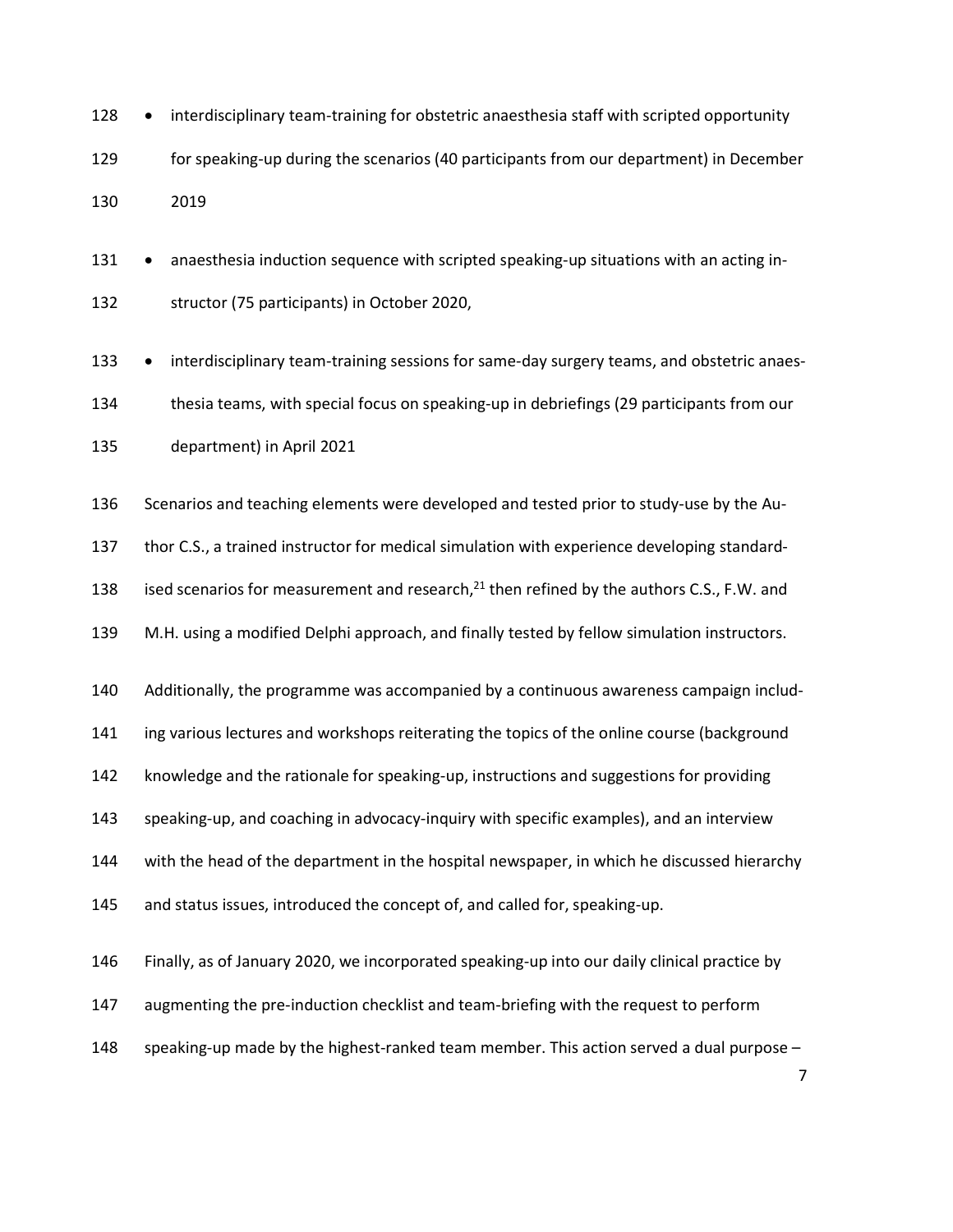- 149 as an ongoing reminder of leadership commitment to speaking-up, and a tool to reduce the
- 150 barriers of hierarchy by the mechanism of leader inclusiveness words and deeds by leaders
- 151 that invite and appreciate others' contributions which can take nature off its course, helping
- 
- to overcome status' inhibiting effects on psychological safety.<sup>22</sup><br>153 Primary Outcome Pre-Post comparison using the "Safety Attitudes Questionnaire"
- 154 For our primary outcome, we interviewed all current members of staff who completed the
- 155 whole implementation programme and had participated in the baseline survey (n = 34) using
- 156 the following three questions from the "Safety Attitudes Questionnaire" used for the base-
- 157 line survey, which specifically focus on assertive communication and speaking-up, after the
- 158 implementation period of 22 months and compared scores:
- 
- 
- In this clinical area, it is difficult to speak up if I perceive a problem with patient care.<br>160 In this clinical area, it is difficult to discuss errors.<br>161 I am encouraged by my colleagues to report any patient s
- 162 Both cohorts contained the same participants and results were compared unpaired.
- 163 Secondary Outcome comparison of results from our institution with the benchmark of
- comparable Swiss institutions using the "Speaking-Up About Patient Safety Questionnaire".<sup>23</sup><br>165 65 members of staff participating in the implementation programme from the beginning and
- 
- 166 available at the time of the survey completed the Speaking-Up about Patient Safety Ques-
- 167 tionnaire, a validated questionnaire developed by the Swiss Patient Safety Foundation focus-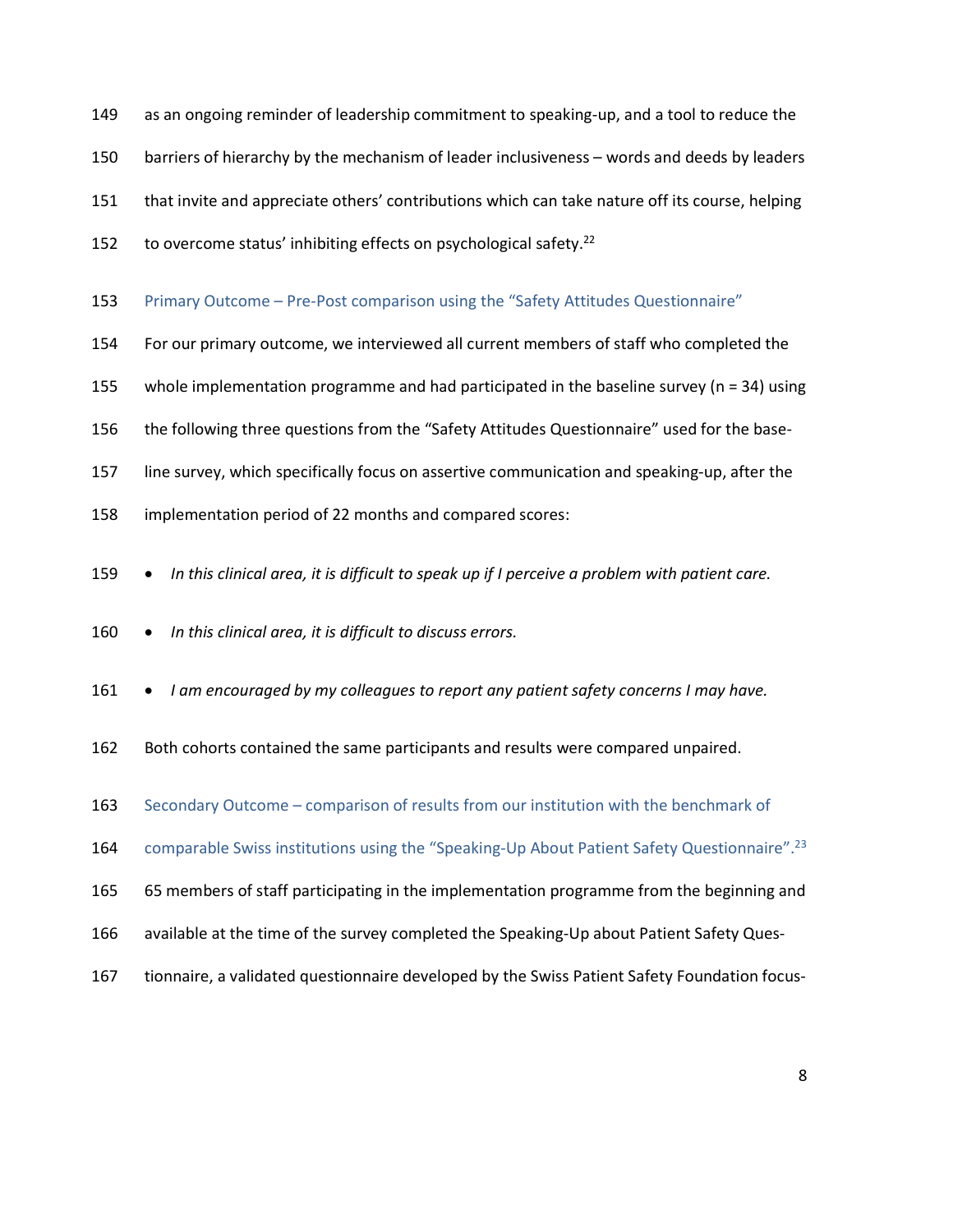- 168 sing on speaking-up and assertive behaviour among healthcare staff. Specifically, the ques-
- 169 tionnaire assesses the two theoretical constructs of speaking-up and withholding voice,
- 170 while covering three speaking-up climate related subscales: psychological safety for speak-
- 171 ing-up, encouraging environment, and resignation. The Questionnaire has been used in 22
- 172 Swiss hospitals, and in 5 comparable departments, which allows valuable cross-hospital
- 173 comparisons of speaking-up behaviours and climate.

#### 174 Statistical analysis

- 175 Results for the primary and the secondary outcome were examined by inspection of the his-
- 176 tograms. Negatively worded items were reversed before statistics were performed. Two-
- 177 sided p-values < 0.05 were considered statistically significant. All statistical analyses were
- 178 conducted using R version  $4.0.2<sup>24</sup>$
- 179 To compare the pre- and post-implementation results of the three relevant questions on the
- 180 Safety Attitudes Questionnaire (1° outcome), a Mann-Whitney U-Test for non-paired sam-
- 181 ples was performed. Due to the small sample size and lack of normal distribution, we pre-
- 182 sent the median, and  $1<sup>st</sup>$  and  $3<sup>rd</sup>$  quartile.
- 183 Concerning the secondary outcome, we compared the results of the "Speaking-Up About Pa-
- 184 tient Safety Questionnaire" to the benchmark values using Welch's t-test for unequal vari-
- 185 ances; here, we report the mean and SD according to previous analyses.<sup>23</sup>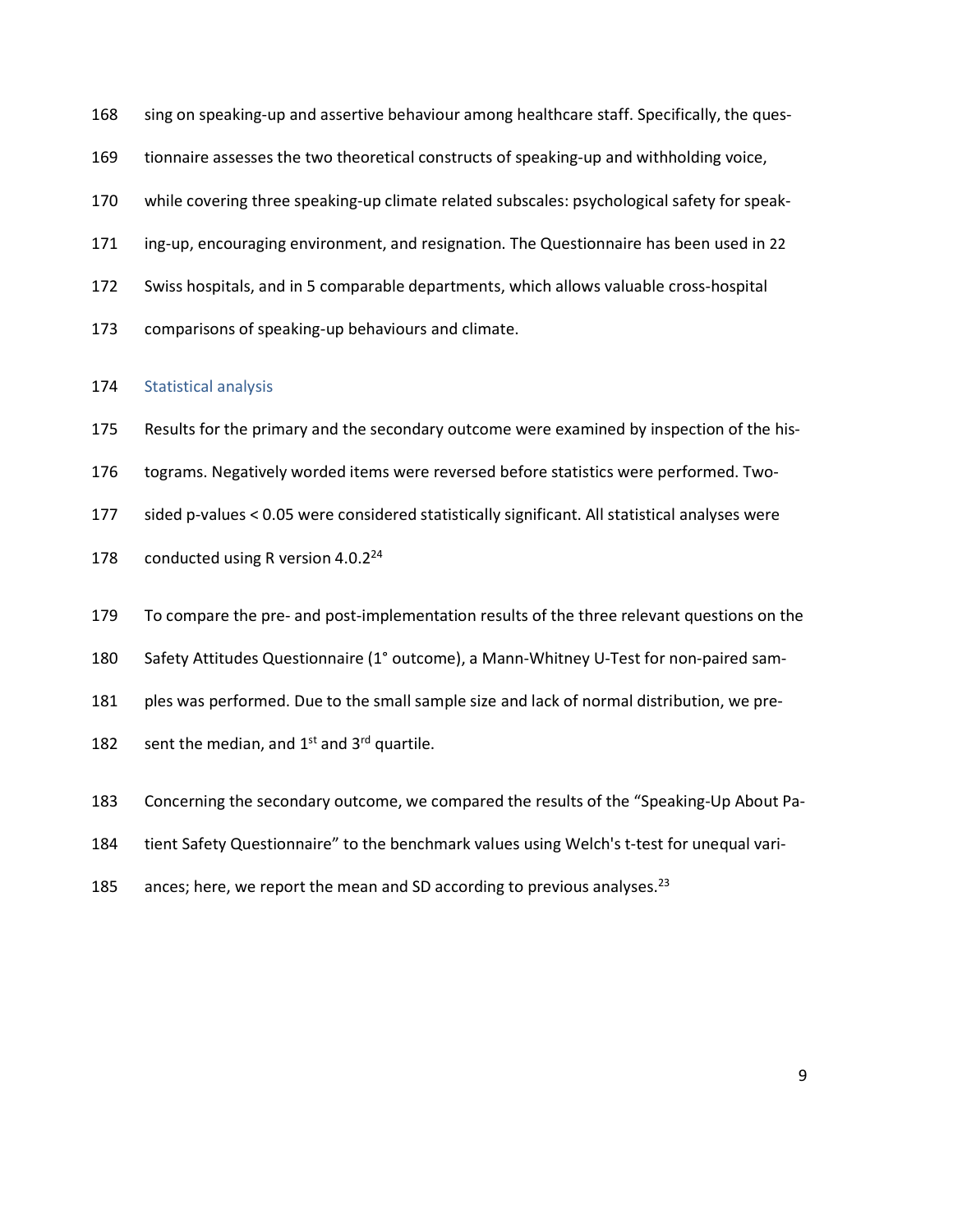- 186 Results
- 187 Primary outcome
- 188 Of the 57 members of staff initially completing the pre-implementation Safety Attitudes
- 189 Questionnaire, 34 (59.6%) completed the whole implementation programme and were also
- 190 available for the post-implementation survey with the three relevant questions from the
- 191 questionnaire.
- 192 Scores after implementation were significantly higher in 2 of 3 questions surveyed and did
- 193 not change significantly in the third question (Table 1).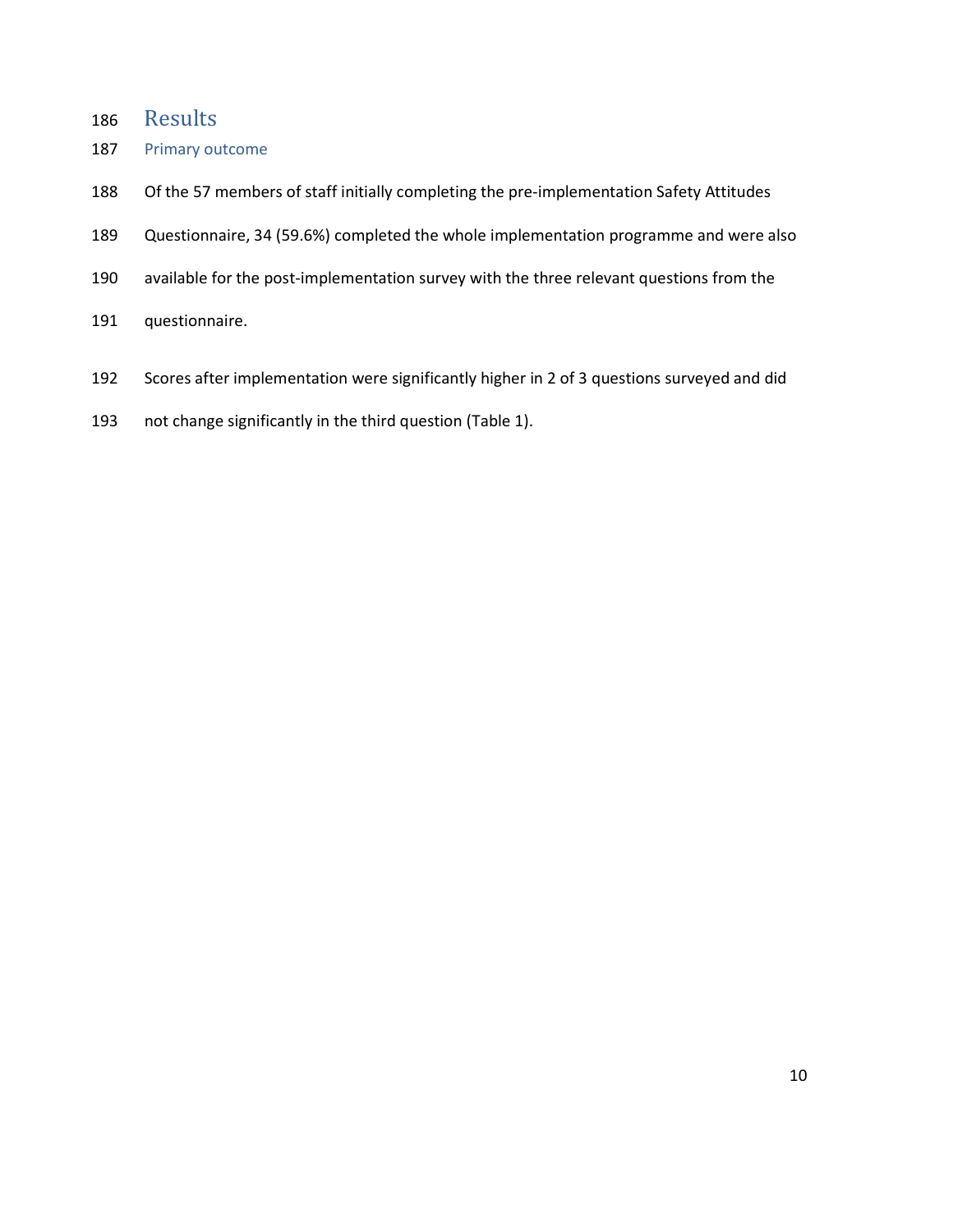| Safety Attitudes Questionnaire (measures on a 6-point scale)                                                                                     | Median (1 <sup>st</sup> quartile, 3 <sup>rd</sup> quartile) |                     | $p$ value $2$ |
|--------------------------------------------------------------------------------------------------------------------------------------------------|-------------------------------------------------------------|---------------------|---------------|
| $(n=34)$                                                                                                                                         | pre-implementation                                          | post-implementation |               |
| In this clinical area, it is difficult to speak up if I perceive a problem 4.0 (4.0, 4.75)<br>with patient care. $1$                             |                                                             | 5.0(4.0, 5.0)       | 0.0002        |
| In this clinical area, it is difficult to discuss errors. <sup>1</sup>                                                                           | 4.0(4.0, 4.0)                                               | 5.0(4.0, 5.0)       | 0.0022        |
| I am encouraged by my colleagues to report any patient safety<br>concerns I may have.                                                            | 4.0(3.0, 4.0)                                               | 4.0(3.0, 5.0)       | 0.7220        |
| <sup>1</sup> negatively worded items are reverse coded for the total score.<br><sup>2</sup> p-values: Mann-Whitney U-Test for non-paired samples |                                                             |                     |               |

195 Table 1: comparison of median (1<sup>st</sup> Q, 3<sup>rd</sup> Q) responses to Safety Attitude Questionnaire items pre- and 196 post-implementation. post-implementation.

#### 197 Secondary outcome

198 A total of 65 members of staff which had completed the implementation programme also

199 completed the Speaking-Up About Patient Safety Questionnaire. Safety concerns were com-

200 mon among survey participants. The majority reported at least one patient safety concern

201 during the past four weeks (92%). At least one episode of speaking-up during the past four

202 weeks was reported by 94%. At least one episode of "withholding voice" was reported by

203 58%. The barriers reported by respondents as hindering them to voice their concerns were

204 reaction of the actor not predictable (35%), presence of patients or relatives (34%), ineffec-

205 tiveness of speaking-up (31%), unclear risk for the patient (29%), difficulty finding the right

206 tone (12%) and fear of negative reactions (8%).

207 Overall responses to the climate survey items are reported in Table 2. Results obtained in

208 this study were higher when compared to the Swiss perioperative care sample.<sup>6</sup> Respon-

209 dants in our hospital reported higher levels of psychological safety, a more positive encour-

210 aging environment, and described less resignation towards speaking-up.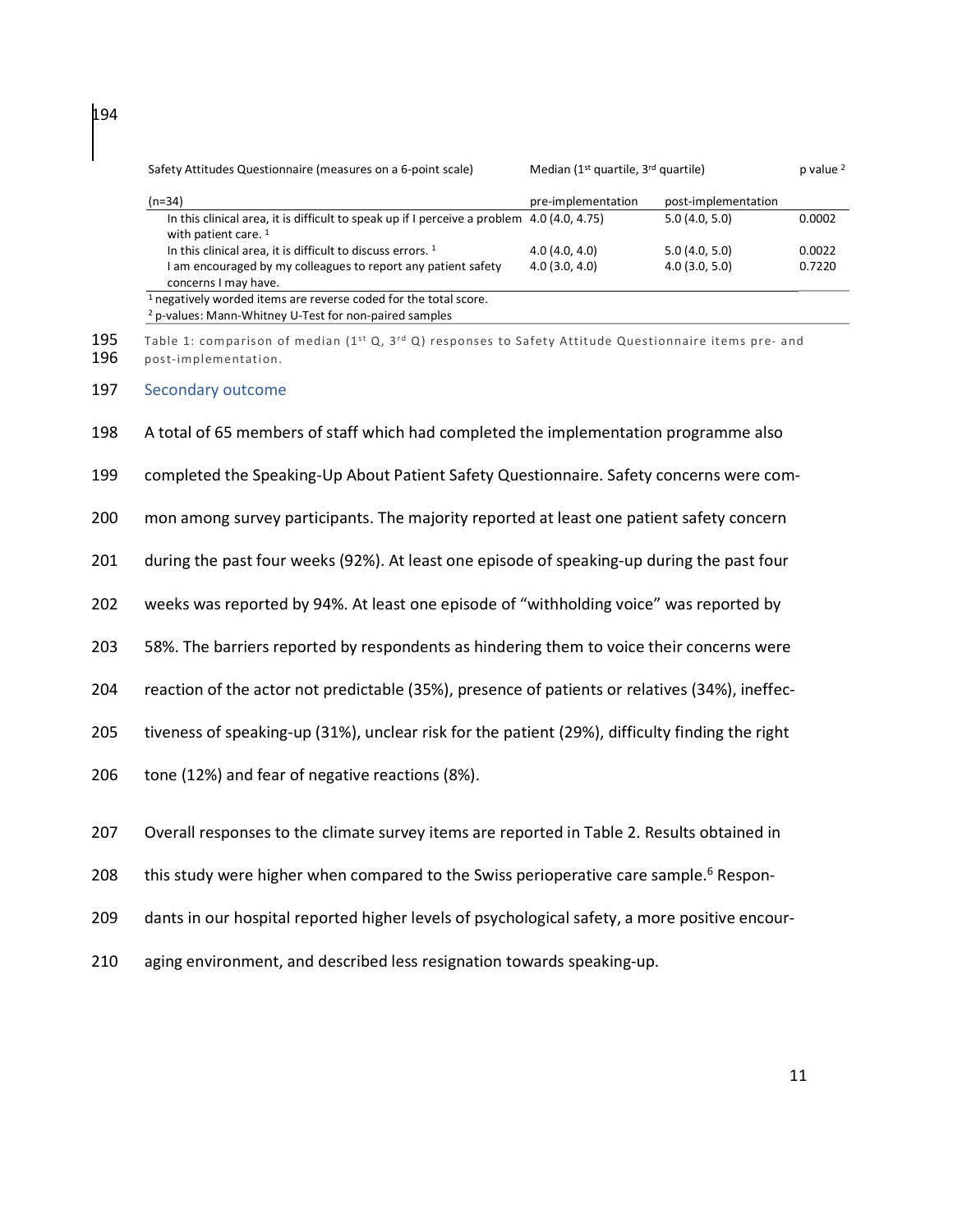| Items and scales (measure on a 7-point Likert scale) | Mean (SD) | p value <sup>2</sup> |
|------------------------------------------------------|-----------|----------------------|
|------------------------------------------------------|-----------|----------------------|

|                                                                                                                                            | This sample<br>$(n=65)$ | Swiss perioperative<br>care sample (n=360) |         |
|--------------------------------------------------------------------------------------------------------------------------------------------|-------------------------|--------------------------------------------|---------|
| Psychological Safety for Speaking up, mean scale score                                                                                     | 6.2(0.6)                | 5.5(1.1)                                   | < 0.001 |
| I can rely on my colleagues (doctors and/or nurses), whenever I encounter 6.4 (0.6)<br>difficulties in my work.                            |                         | 5.6(1.4)                                   | < 0.001 |
| I can rely on the shift supervisor (person in charge of a shift) whenever I<br>encounter difficulties in my work.                          | 6.4(0.9)                | 5.6(1.6)                                   | < 0.001 |
| The culture in my unit/clinical area makes it easy to speak up about pa-<br>tient safety concerns.                                         | 6.2(0.9)                | 5.4(1.6)                                   | < 0.001 |
| My colleagues (doctors and/or nurses) react appropriately, when I speak<br>up about my concerns about patient safety.                      | 5.9(0.9)                | 5.4(1.2)                                   | < 0.001 |
| My shift supervisors (person in charge of a shift) react appropriately, when 5.9 (1.0)<br>I speak up about my patient safety concerns.     |                         | 5.5(1.4)                                   | 0.009   |
| Encouraging Environment for Speaking up, mean scale score                                                                                  | 5.9(0.9)                | 4.9(1.4)                                   | < 0.001 |
| In my unit/ clinical area, I observe others speaking up about their patient<br>safety concerns.                                            | 5.6(1.2)                | 5.2(1.5)                                   | 0.028   |
| I am encouraged by my colleagues (doctors and/or nurses) to speak up<br>about patient safety concerns.                                     | 6.0(1.1)                | 4.6(1.7)                                   | < 0.001 |
| I am encouraged by my shift supervisor (person in charge during a shift) to 6.1 (1.1)<br>speak up about patient safety concerns.           |                         | 4.9(1.8)                                   | < 0.001 |
| Resignation towards Speaking up, mean scale score                                                                                          | 2.5(1.1)                | 3.2(1.4)                                   | < 0.001 |
| When I have patient safety concerns it is difficult to bring them up. <sup>1</sup>                                                         | 2.0(1.1)                | 2.4(1.6)                                   | 0.002   |
| Having to remind staff of the same safety rules again and again is frustrat-<br>ing. $1$                                                   | 3.1(1.7)                | 3.9(2.1)                                   | < 0.001 |
| Sometimes I become discouraged because nothing changes after express- 2.5 (1.5)<br>ing my patient safety concerns. 1                       |                         | 3.1(1.9)                                   | 0.004   |
| Total speak up climate score (mean across items)                                                                                           | 5.9(0.7)                | 5.2(1.0)                                   | < 0.001 |
| <sup>1</sup> negatively worded items are reverse coded for the total score.<br><sup>2</sup> p-values: Welch's t-test for unequal variances |                         |                                            |         |

212 Table 2: comparison of mean (SD) responses to climate survey items for our department and the Swiss

213 comparison.

# 214 Discussion

# 215 Results

216 We found that the 22 month implementation programme was associated with higher levels

217 of self-reported speaking-up behaviour, as evidenced by a significant improvement in two of

- 218 three elements on the post-implementation Safety Attitudes Questionnaire items addressing
- 219 assertive communication and speaking-up, and higher over-all scores in the climate survey
- 220 as compared to the benchmark of similar healthcare institutions in Switzerland.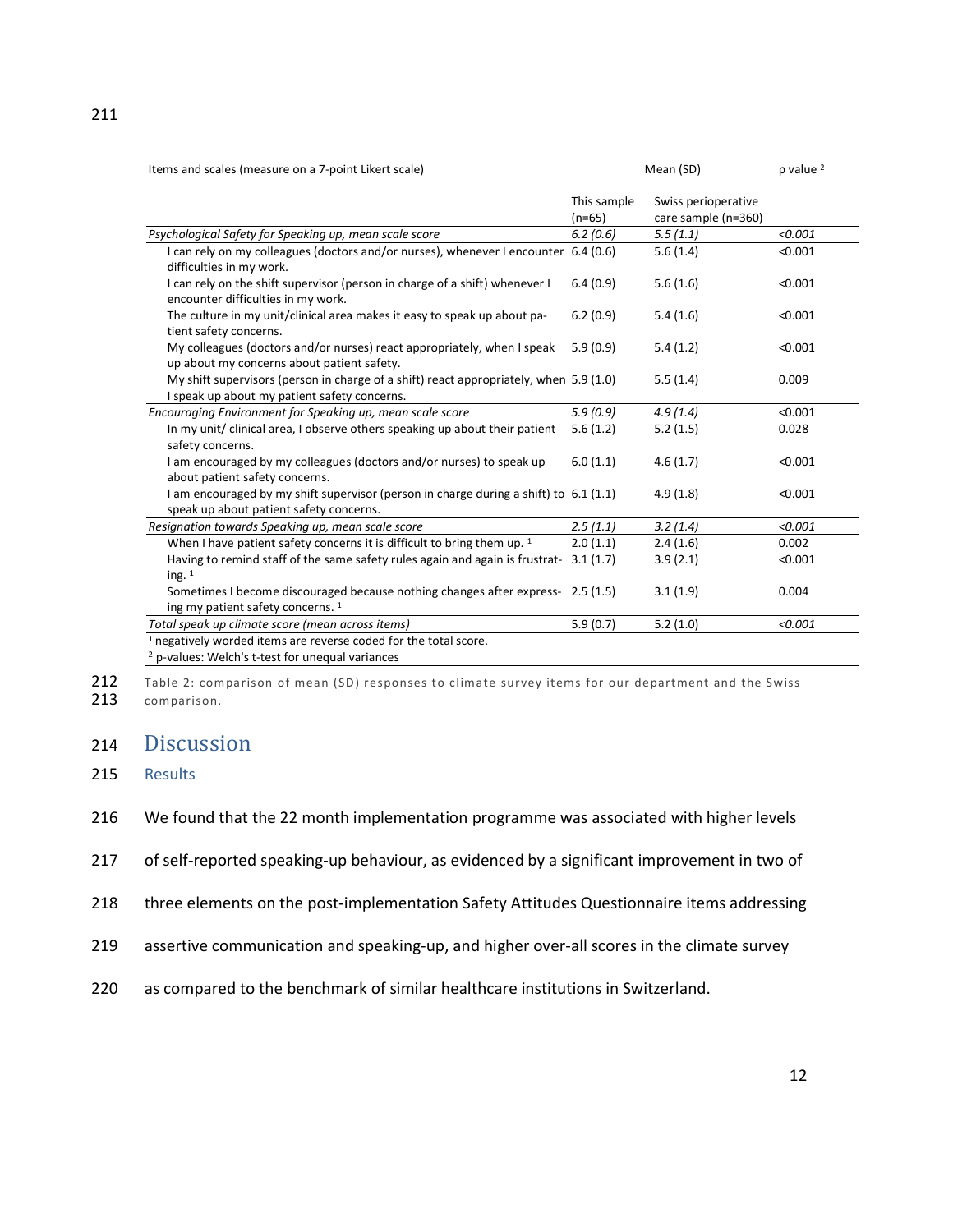221 Although or study did not investigate the effects of each separate intervention within the 222 programme, evidence does suggest that leader inclusiveness and leadership support is criti-223 cal – as such, we feel that our head of department providing interviews, lectures, and a 224 scripted video inviting to speaking-up was essential for the programme's success and pa-225 tient-safety climate in our department.

226 Although there was an improvement in 2 out of 3 responses on the Safety Attitudes Ques-227 tionnaire, the survey question "I am encouraged by my colleagues to report any patient 228 safety concerns I may have" did not show any improvement post implementation. We be-229 lieve this might be because of the relatively high baseline value (4.0 on a 5-point scale), and 230 the fact that our implementation programme did not explicitly focus on peer support as 231 much as the more prominent issues of hierarchy, leadership and empowerment. Also, the 232 request to perform speaking-up expressed by the highest ranked team member at every in-233 duction might have made encouragement by other team members seem less important. 234 However, this evidence seems to show that strengthening of peer support to do the right 235 thing might indeed need more focus in consecutive programmes. 236 Although the higher over-all scores in the Speaking-up About Patient Safety Questionnaire as

237 compared to the benchmark of similar healthcare institutions in Switzerland suggest a posi-

238 tive effect of our implementation programme, some results are sobering, albeit not unex-

239 pected. Although most respondents reported at least one patient safety concern during the

240 past four weeks, over half reported withholding voice within the same period - this is a stark

- 241 reminder of the fact that even an intervention of our dimension is only one step on the road
- 242 to patient safety. Reported barriers (unpredictable reaction of recipient of speaking-up,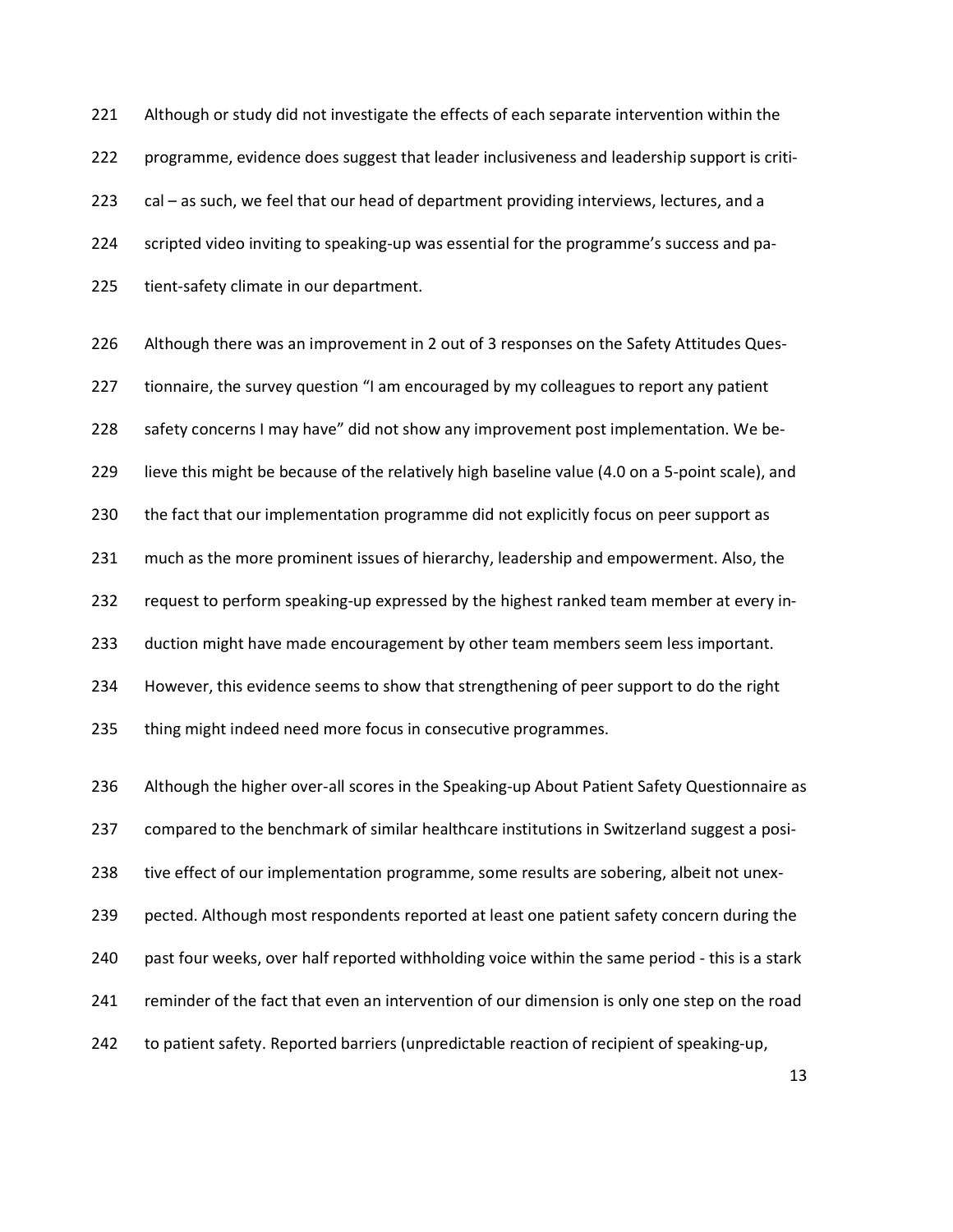243 presence of patients or relatives, assumed or experienced ineffectiveness of speaking-up, an 244 unclear risk for the patient, difficulty finding the right tone and fear of negative reactions) 245 persist, and provide a road map for further interventions. As we only implemented our pro-246 gramme in the department of anaesthesia, we must consider one barrier, the assumed or 247 experienced ineffectiveness, in context of interdisciplinary communication in particular: if 248 the culture of patient safety and leadership support for speaking-up is less well established 249 in a department closely interconnected such as surgery, there is a limit to the benefit for pa-250 tient safety which can be achieved by improvements in one department only.

#### 251 Strengths of our study:

252 To our knowledge, our study is one of the first to detail a longitudinal and multifaceted im-253 plementation programme involving all levels of staff and leadership, addressing speaking-up 254 and voice behaviour, and providing objective measures of its success. A further advantage is 255 our comparison of scores to a national benchmark.

#### 256 Limitations of our study:

257 Our study is limited by its small size and relatively small response rate. Due to the require-258 ment that study participants completed the whole implementation programme and staff 259 fluctuation over the 22 months, overall numbers were smaller than expected. Additionally, 260 the prominence of leadership support in "safe behaviour" makes a Hawthorne effect highly 261 likely.

- 262 Furthermore, at the time of the study we did not have a structured reporting instrument for
- 263 near misses and adverse events in place apart from the critical incident reporting system,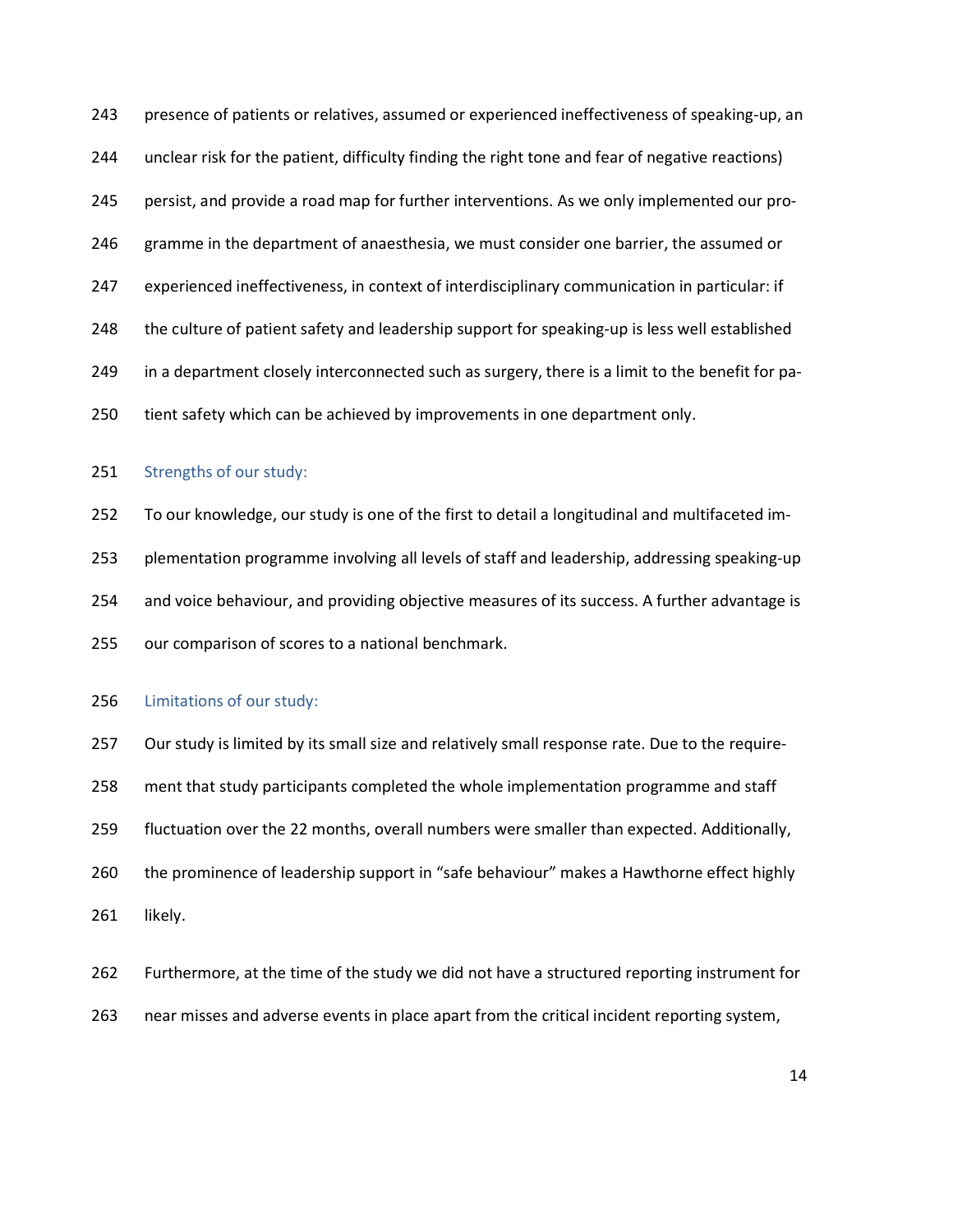265 base. Improvements in reporting are a logical next step for the implementation programme. 266 Another possible limitation is that this study was a single centre study in one department 267 and cultural region; it is unclear in how far results are reproducible in another department, 268 institution, or even country with different norms and cultures. Indeed, a department of an-269 aesthesia with a traditionally shallow hierarchy in Switzerland (being a country with low 270 power distance index but relatively high scores on indices for individualism, masculinity, and 271 uncertainty-avoidance according to Hofstedes cultural dimensions) probably requires em-272 phasis on different elements of a multimodal approach as would a different department or 273 population in another cultural setting. Due to this limitation, we feel that a rigorous investi-274 gation into perceived barriers before implementing such a program – as we performed using 275 the Safety Attitudes Questionnaire – can provide valuable guidance to address these differ-276 ences.

264 which due to legal restrictions in Switzerland cannot be considered a representative data-

# 277 Conclusion

278 A long term, inclusive and multi-step programme for establishing speaking-up was success-279 fully implemented at our institution. Attitude and climate towards safety in our department 280 improved after implementation according to "SAQ"-scores; the "Speaking-Up About Patient 281 Safety Questionnaire" respondents at our institution reported higher levels of psychological 282 safety, a more positive encouraging environment, and described less resignation towards 283 speaking-up, as in comparable Swiss institutions. These results seem to support current 284 opinion that, although a multimodal programme and continued effort are required to assist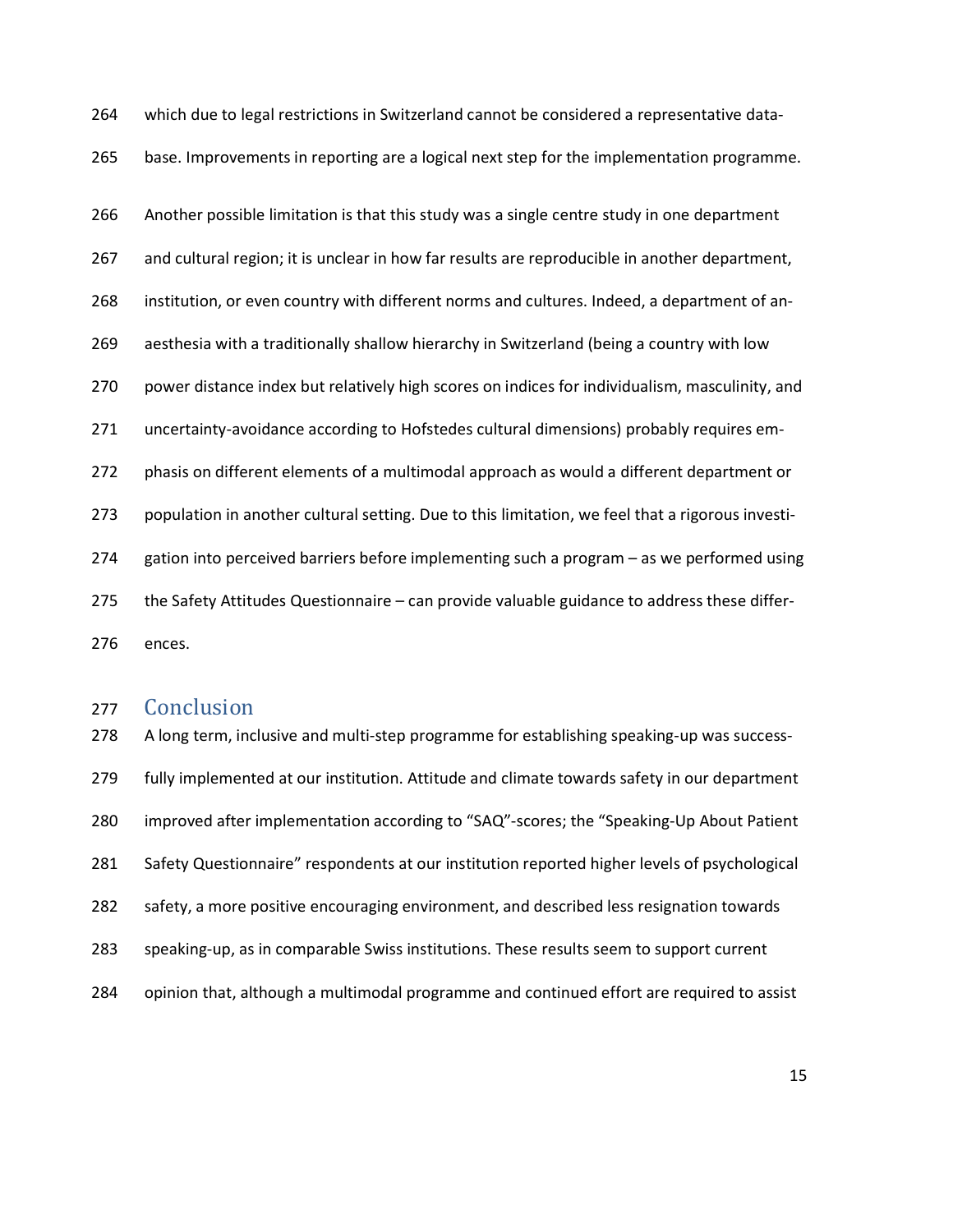- 285 the change in culture and behaviour towards safer healthcare, increases in levels of speak-
- 286 ing-up can indeed be achieved.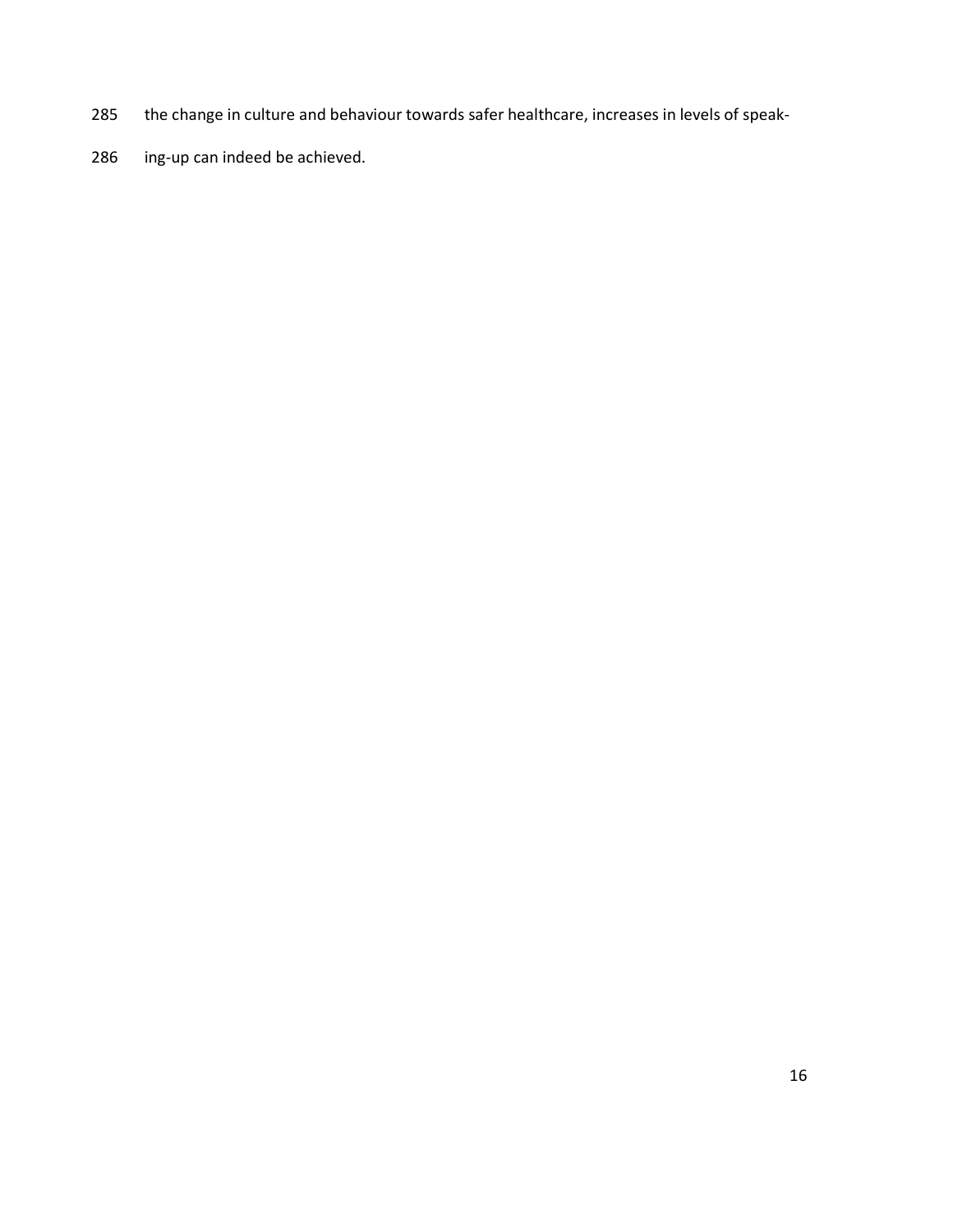- 287 Acknowledgments
- 288 None.

289 Funding

- 290 No funding was obtained for this study.
- 291 Conflicts of interests
- 292 All the authors report no conflicts of interest.
- 293 Authors contributions
- 294 FW: Designed the study, performed the analyses, interpreted the data, drafted the manu-
- 295 script.
- 296 CS: Designed the study, performed the analyses, interpreted the data, drafted the manu-
- 297 script.
- 298 DS: Designed the study, performed the analyses, interpreted the data, drafted the manu-
- 299 script.
- 300 EK: Performed the analyses, interpreted the data.
- 301 SOZ: Designed the study, drafted the manuscript.
- 302 DK: Designed the study, interpreted the data, drafted the manuscript.
- 303 MH: Designed the study, performed the analyses, interpreted the data, drafted the manu-
- 304 script.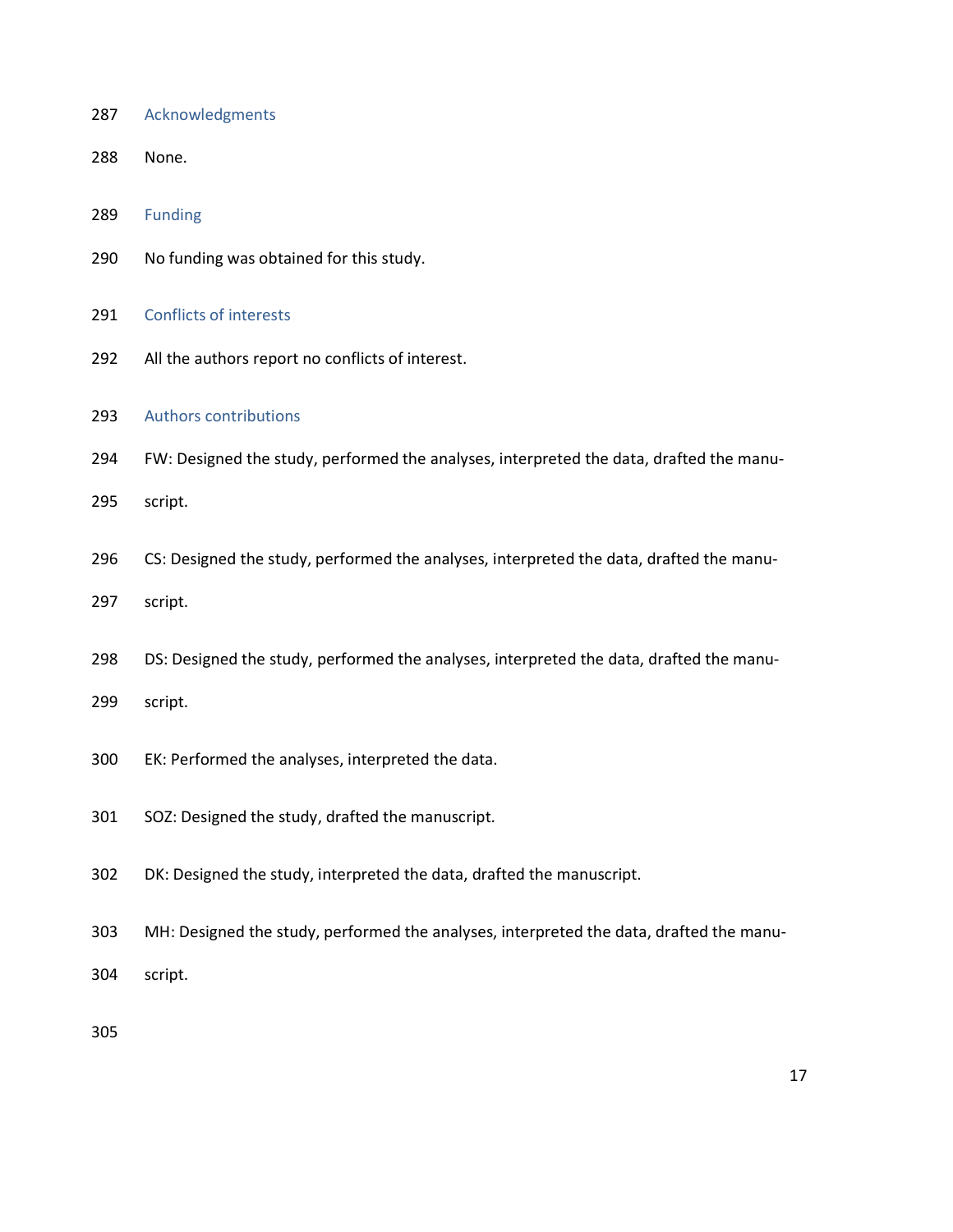# 306 Bibliography

| 308 | 1. | Etchegaray JM, Ottosen MJ, Dancsak T, Thomas EJ. Barriers to Speaking up about           |
|-----|----|------------------------------------------------------------------------------------------|
| 309 |    | Patient Safety Concerns. J Patient Saf 2020;                                             |
| 310 | 2. | Leonard M, Graham S, Bonacum D. The human factor: The critical importance of             |
| 311 |    | effective teamwork and communication in providing safe care. Qual Saf Heal Care          |
| 312 |    | 2004; 13: 85-90                                                                          |
| 313 | 3. | Lyndon A, Sexton JB, Simpson KR, Rosenstein A, Lee KA, Wachter RM. Predictors of         |
| 314 |    | likelihood of speaking up about safety concerns in labour and delivery. BMJ Qual Saf     |
| 315 |    | 2012; 21: 791-9                                                                          |
| 316 | 4. | Joint Commission Online. Sentinel event statistics [Internet]. Sentin. event Stat. 2014. |
| 317 |    | April 29, 2015. 2014 [cited 2018 Jul 25]. p.                                             |
| 318 |    | https://www.jointcommission.org/assets/1//23/jconl Available from:                       |
| 319 |    | https://www.jointcommission.org/assets/1/23/jconline_April_29_15.pdf                     |
| 320 | 5. | Schwappach D, Richard A. Speak up-related climate and its association with               |
| 321 |    | healthcare workers' speaking up and withholding voice behaviours: A cross-sectional      |
| 322 |    | survey in Switzerland. BMJ Qual Saf 2018; 27: 836-43                                     |
| 323 | 6. | Schwappach D, Sendlhofer G. Speaking Up about Patient Safety in Perioperative Care:      |
| 324 |    | Differences between Academic and Nonacademic Hospitals in Austria and                    |
| 325 |    | Switzerland. J Investig Surg [Internet] Taylor & Francis; 2020; 33: 730-8 Available      |
| 326 |    | from: https://doi.org/10.1080/08941939.2018.1554016                                      |
|     |    | 18                                                                                       |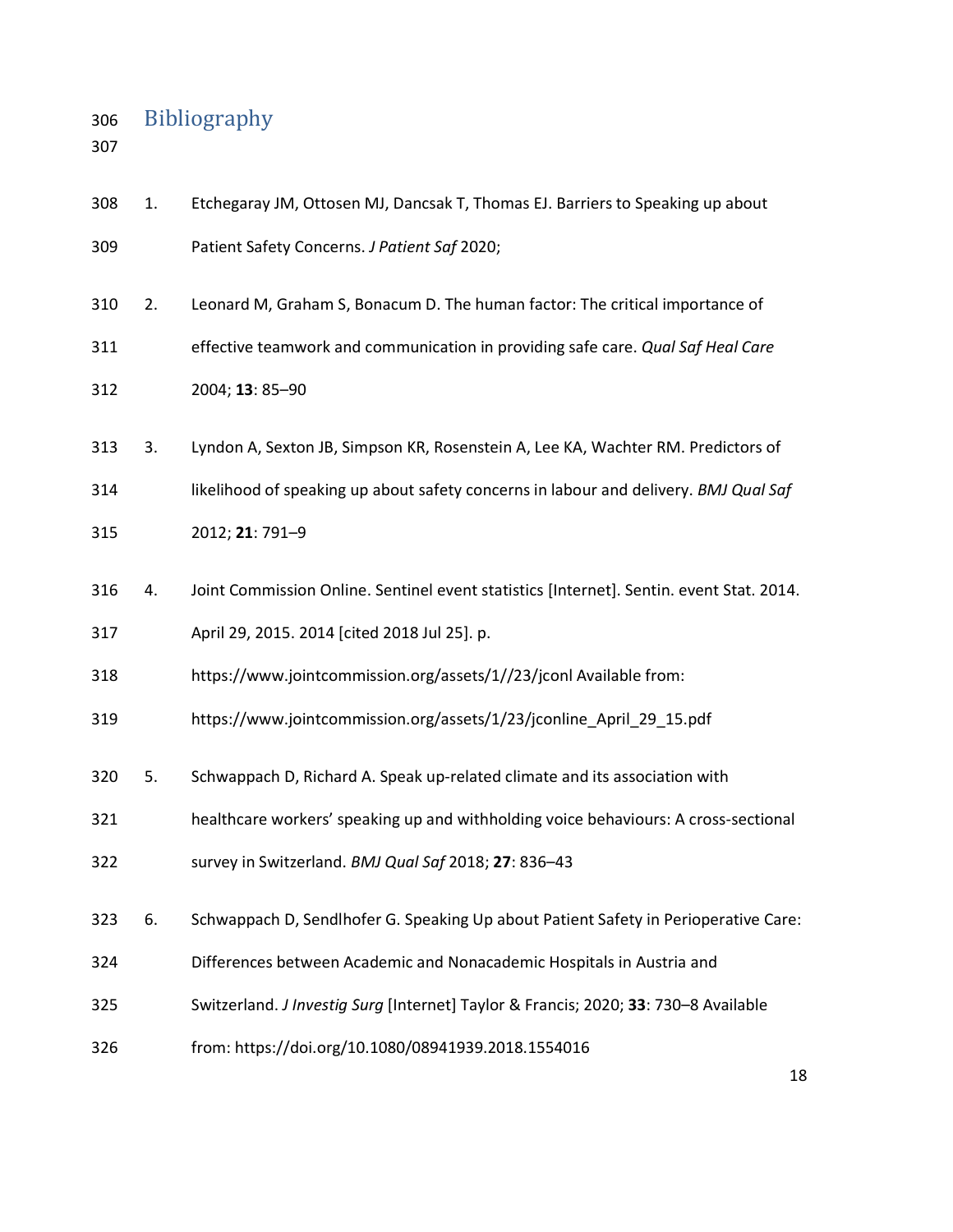| 327 | 7.  | Hanson J, Walsh S, Mason M, Wadsworth D, Framp A, Watson K. 'Speaking up for              |
|-----|-----|-------------------------------------------------------------------------------------------|
| 328 |     | safety': A graded assertiveness intervention for first year nursing students in           |
| 329 |     | preparation for clinical placement: Thematic analysis. Nurse Educ Today 2020;             |
| 330 | 8.  | Schwappach D, Sendlhofer G, Kamolz LP, Köle W, Brunner G. Speaking up culture of          |
| 331 |     | medical students within an academic teaching hospital: Need of faculty working in         |
| 332 |     | patient safety. PLoS One 2019; 14: 1-13                                                   |
| 333 | 9.  | Voogt JJ, Taris TW, van Rensen ELJ, Schneider MME, Noordegraaf M, van der Schaaf          |
| 334 |     | MF. Speaking up, support, control and work engagement of medical residents. A             |
| 335 |     | structural equation modelling analysis. Med Educ 2019; 53: 1111-20                        |
| 336 | 10. | Daly Guris RJ, Duarte SS, Miller CR, Schiavi A, Toy S. Training novice anaesthesiology    |
| 337 |     | trainees to speak up for patient safety. Br J Anaesth [Internet] Elsevier Ltd; 2019; 122: |
| 338 |     | 767-75 Available from: https://doi.org/10.1016/j.bja.2019.01.017                          |
| 339 | 11. | White MC, Peterschmidt J, Callahan J, Fitzgerald JE, Close KL. Interval follow up of a 4- |
| 340 |     | day pilot program to implement the WHO surgical safety checklist at a Congolese           |
| 341 |     | hospital. Global Health Globalization and Health; 2017; 13: 1-9                           |
| 342 | 12. | Hemingway MW, O'Malley C, Silvestri S. Safety Culture and Care: A Program to              |
| 343 |     | Prevent Surgical Errors. AORN J 2015; 101: 404-15                                         |
| 344 | 13. | Pattni N, Arzola C, Malavade A, Varmani S, Krimus L, Friedman Z. Challenging authority    |
| 345 |     | and speaking up in the operating room environment: a narrative synthesis. Br J            |
| 346 |     | Anaesth [Internet] Elsevier Ltd; 2019; 122: 233-44 Available from:                        |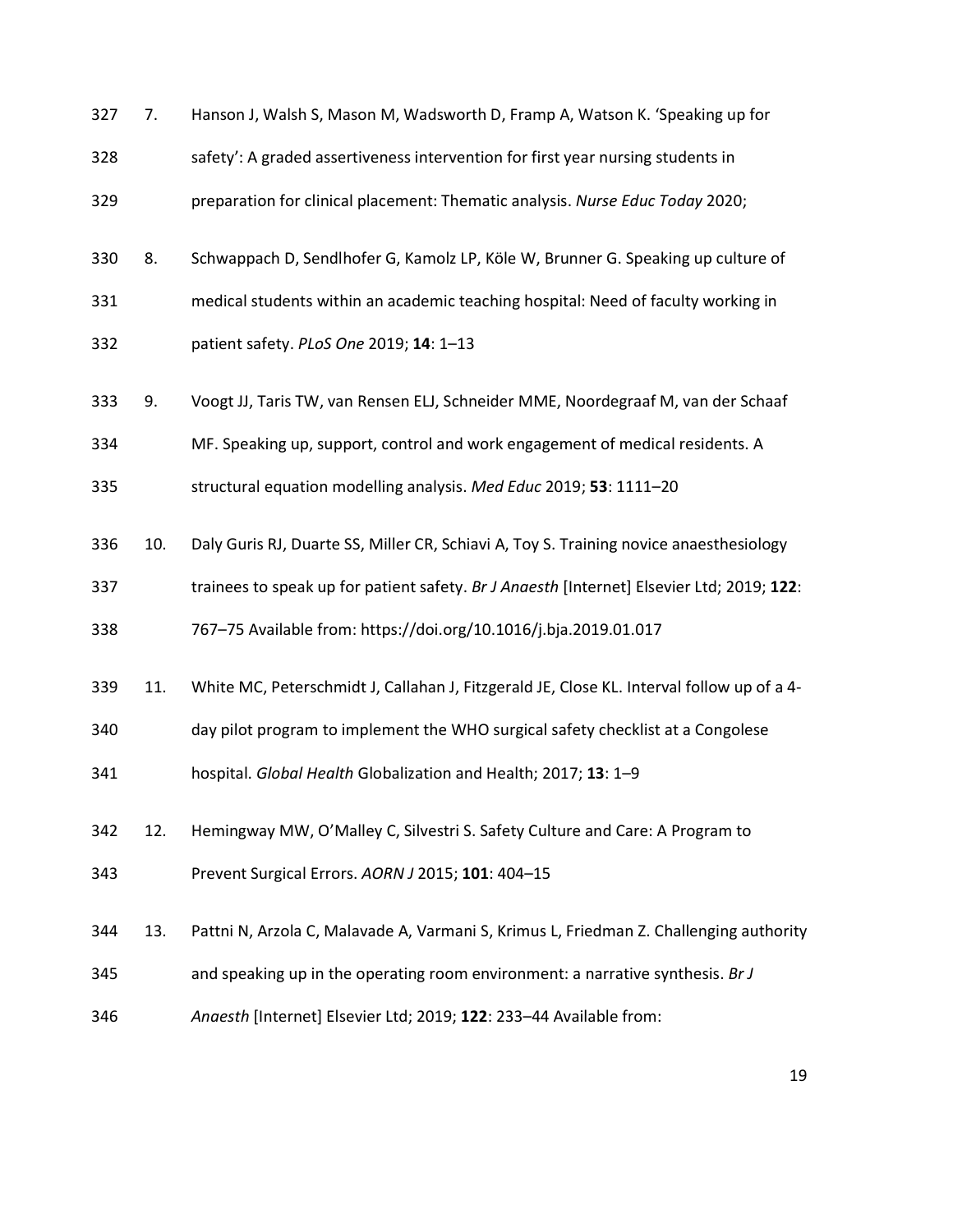- 347 https://doi.org/10.1016/j.bja.2018.10.056
- 348 14. Jones A, Blake J, Adams M, Kelly D, Mannion R, Maben J. Interventions promoting
- 349 employee "speaking-up" within healthcare workplaces: A systematic narrative review
- 350 of the international literature. Health Policy (New York) [Internet] Elsevier Ireland Ltd;
- 351 2021; Available from: https://doi.org/10.1016/j.healthpol.2020.12.016
- 352 15. Brennan PA, Davidson M. Improving patient safety: We need to reduce hierarchy and 353 empower junior doctors to speak up. BMJ. 2019.
- 354 16. Flin R, Burns C, Mearns K, Yule S, Robertson EM. Measuring safety climate in health 355 care. Qual. Saf. Heal. Care. 2006.
- 356 17. Sexton JB, Helmreich RL, Neilands TB, et al. The Safety Attitudes Questionnaire:
- 357 Psychometric properties, benchmarking data, and emerging research. BMC Health 358 Serv Res 2006;
- 359 18. Zimmermann N, Küng K, Sereika SM, Engberg S, Sexton B, Schwendimann R. Assessing 360 the safety attitudes questionnaire (SAQ), German language version in Swiss university 361 hospitals - A validation study. BMC Health Serv Res 2013;
- 362 19. Gehring K, Mascherek AC, Bezzola P, Schwappach DLB. Safety climate in Swiss hospital 363 units: Swiss version of the Safety Climate Survey. J. Eval. Clin. Pract. 2015.
- 364 20. Pian-Smith MCM, Simon R, Minehart RD, et al. Teaching residents the two-challenge
- 365 rule: A simulation-based approach to improve education and patient safety. Simul
- 366 Healthc 2009; 4: 84–91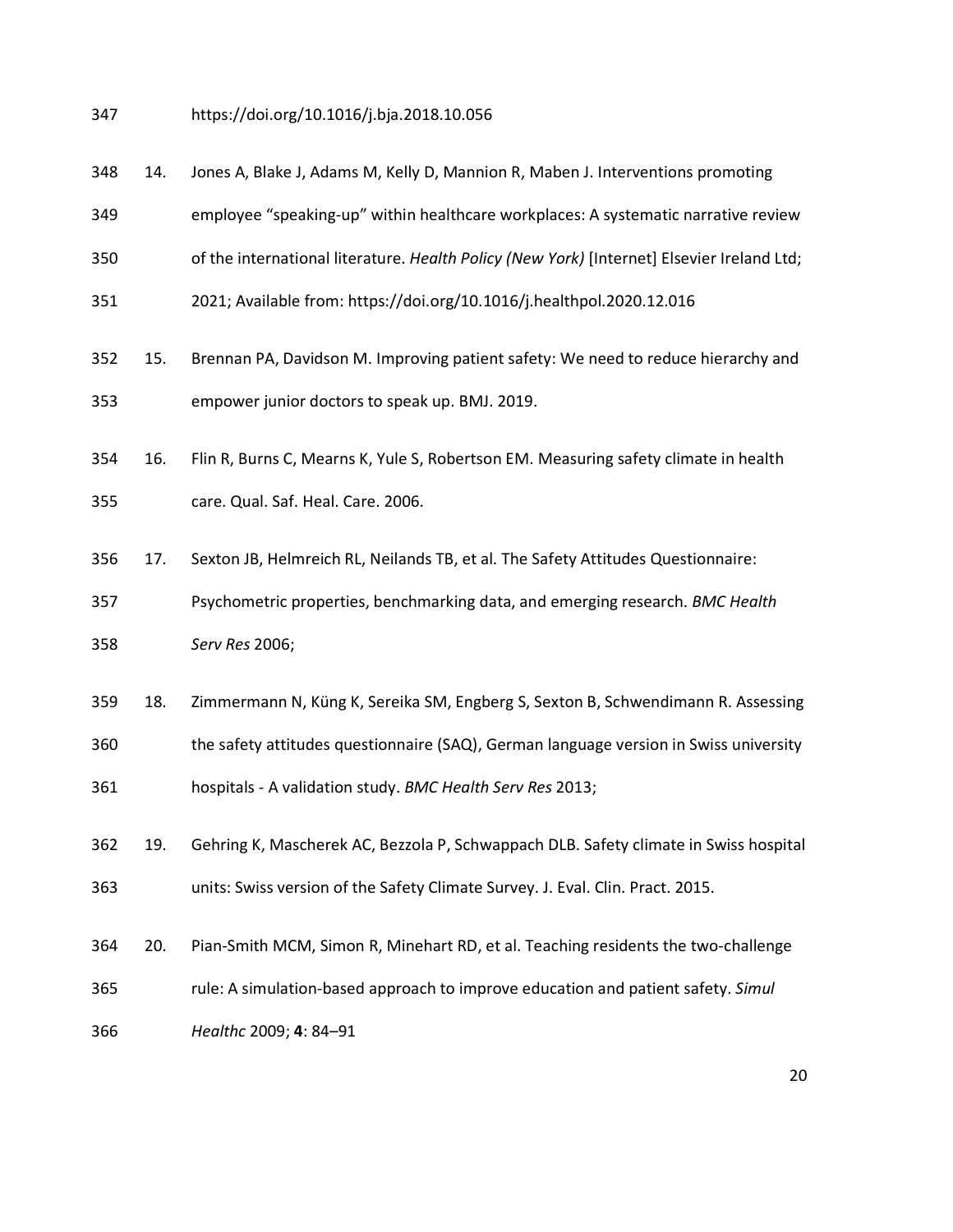| 367 | 21. | Schick CJ, Weiss M, Kolbe M, et al. Simulation with PARTS (Phase-augmented research      |
|-----|-----|------------------------------------------------------------------------------------------|
| 368 |     | and training scenarios): A structure facilitating research and assessment in simulation. |
| 369 |     | Simul Healthc 2015; 10: 178-87                                                           |
| 370 | 22. | Nembhard IM, Edmondson AC. Making it safe: The effects of leader inclusiveness and       |
| 371 |     | professional status on psychological safety and improvement efforts in health care       |
| 372 |     | teams. J Organ Behav 2006;                                                               |
| 373 | 23. | Richard A, Pfeiffer Y, Schwappach DDL. Development and Psychometric Evaluation of        |
| 374 |     | the Speaking Up About Patient Safety Questionnaire. J Patient Saf 2017; Publish Ah:      |
| 375 |     | $1 - 8$                                                                                  |
| 376 | 24. | R Development Core Team (2008). R: A language and environment for statistical            |
| 377 |     | computing. R Foundation for Statistical Computing, Vienna Austria.                       |
|     |     |                                                                                          |